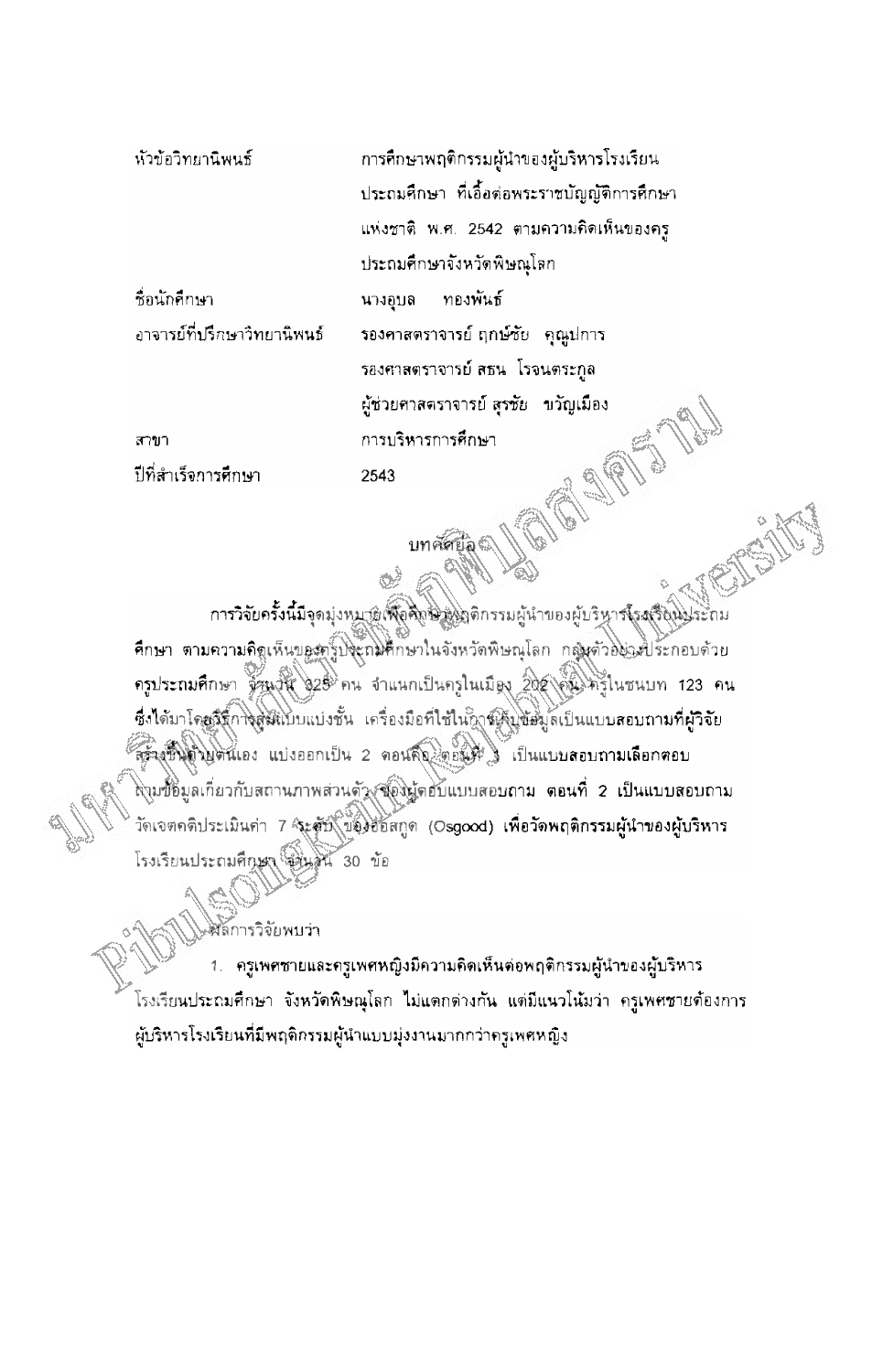2 ครูในเมืองและครูในชนบท มีความคิดเห็นต่อพฤติกรรมผู้นำของผู้บริหาร โรงเรียนประถมศึกษา จังหวัดพิษณุโลก แตกต่างกันอย่างมีนัยสำคัญทางสถิติที่ระดับ .01 กล่าวคือ ครูในเมืองต้องการผู้บริหารโรงเรียนประถมศึกษา ที่มีพฤติกรรมผู้นำแบบมุ่งงานมาก กว่าครูในชนบท

่ 3. - ครูที่มีประสบการณ์ในการทำงานต่างกันมีความคิดเห็นต่อพฤติกรรมผู้นำของ ผู้บริหารโรงเรียนประถมคึกษา จังหวัดพิษณุโลก แตกต่างกันอย่างมีนัยสำคัญทางสถิติที่ระดับ .01 โดยพบว่าครูที่มีประสบการณ์ในการทำงาน 21 ปีขึ้นไป ต้องการผู้บริหารโรงเรียน ประถมศึกษาที่มีพฤติกรรมผู้นำแบบมุ่งงานมากกว่าครูที่มีประสบการณ์ในการทำ*งศ*หรัฐที่ง่าง  $1 - 10 - 11$ 

4. สำหรับการจำแนกวิเคราะห์เปรียบเทียบเป็นรายตัวนี้ พมงาง ครูในเมืองและ ครูในชนบทมีความคิดเห็นต่อพฤติกรรมผู้นำของผู้บริหารโรงเรียนประถมศึกษาแตกต่างกัน อย่างมีนัยสำคัญทางสถิติ จำนวน 4 ด้วน คือ สูงินสนับสนุนการกระจายอำนาจประสาน ความร่วมมือกับชุมชน ( $\alpha$  = 01) ตัวนุสนับสินุมุการศึกษาตลอดชีวิต ( $\alpha$  = 01) (ตัวนุกา ประกันคุณภาพการศึกษาและมาตรี (Windsศึกษา ( $\alpha$  = .01) และด้านการระดับได้พยากรจาก แหล่งชุมชนมาใช้ให้กาลจัดการศึกษา ( $\alpha$  = .05) กล่าวคือ ครูในเสื้องต้องการผู้บริหารโรงเรียน ประถมศึกษาที่มีพุตติกรรมผู้นำ แบบมุ่งงานมากกล่าครูในชนิปไหว้ 4 ต้าน และครูที่มี ประสมส์จิรณ์ในการทำงานต่างกัน มีความคิดเห็นติดพิเศกรรมผู้นำของผู้บริหารโรงเรียน ประกุมศ์ที่ษาแตกต่างกัน 2 ด้าน คือ ด้านก\ริประกันคุณภาพการคึกษาและมาดรฐานการ ศึกษา (α = .05) และด้านการสนับสินห์การกระจายอำนาจประสานความร่วมมือกับชุมชน (X = .01) กล่าวคือ ผู้พี่มีประสบการณ์ในการทำงาน 21 ปีขึ้นไป ต้องการผู้บริหารโรงเรียน ประถมคุึกษาที่มีพิถีติวรรมคู่นำแบบมุ่งงานมากกว่าครูที่มีประสบการณ์ในการทำงานระหว่าง เปิดอะได้าน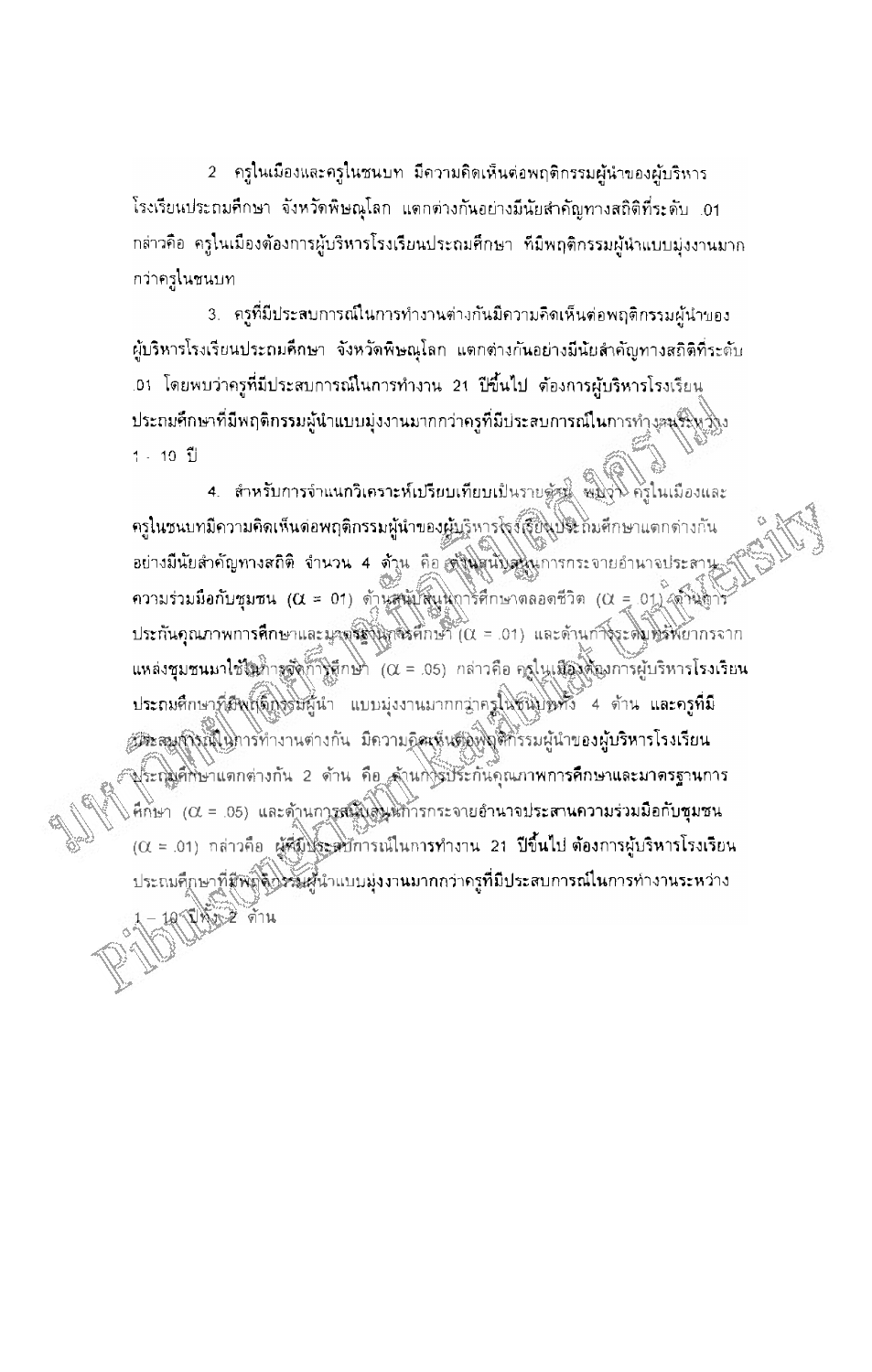Thesis Title The Study of Leadership Behavior of the Elementary School Administrators that Support National Educational Act Year 1999 from the Elementary School Teachers' Opinions in Phitsanulok Province Name Mrs. Ubon Thongphun Thesis Advisors Associate Professor Ruekchai Khunoopakarn Associale Professor Satana Rajanatrakul Assistant Professor Surachai Kwanmuang JORN M

Field in Educationai Administration **20GG**  Year

## **ABSTRACT**

The purpose of this research was to studied the elementary school administrators' leadership behavior according to Phitsanulok's elementary school teachers' opinions. The sample was 325 elementary school teachers who sampled by a stratified random selection technique consisting of 202 teachers from urban schools **and** 123 teachers from rural **schools.** The questionnaire developed by the researcher which used as an instrument in this study. It had **WO parts,** the first part was the samples' personal data, while **ihe** second part consisted of 30 items with **Osgda** seven-level rating scales that checked the elementary school administrators' leadership behavior.

The results of the study about the administrators' leadership khavior were **as** follows :

there were no significantly difference in opinions between male and female teachers, but there were a tendency that male teachers needed the administrators with work - oriented behavior more than female teachers

2. There were significantly difference at 01 level in opinions between the urban and rural teachers, that pointed to the urban teachers needed the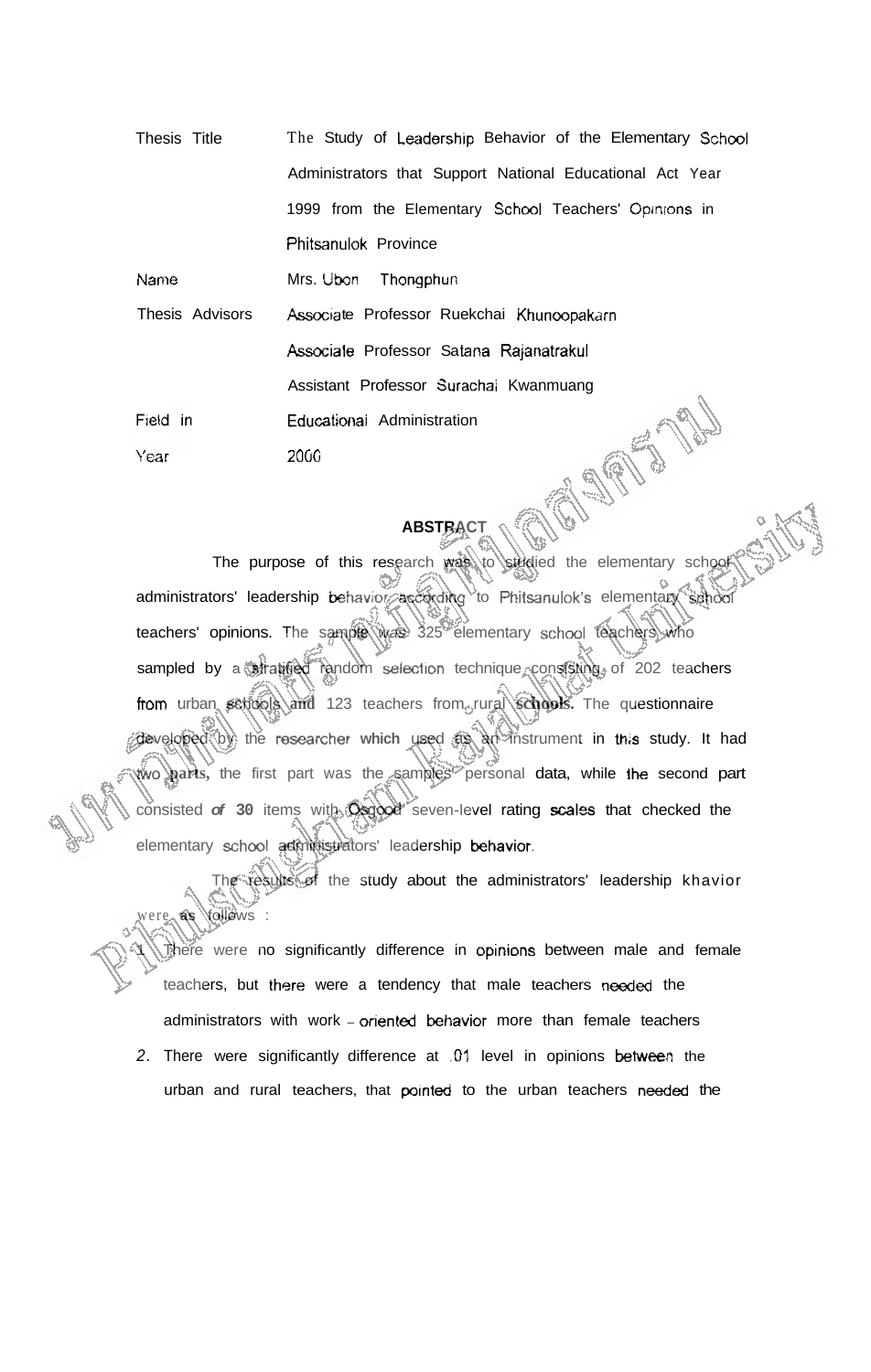administrators with work - oriented behavior more than the rural teachers.

- 3 There were significantly difference at .01 level in opinions among the teachers with different work experiences. It found that teachers who had over twenty one years work experiences needed the administrators with work - oriented behavior more than the those with one to ten years work experience
- 4. According to separate analysis of the aspects, it found that the opinion of the urban and the rural teachers were significantly difference about the administrators' leadership behav:o: in the following four aspects withe promotion of decentralization in cooperating with the community ( $\alpha$  = 01). the promotion of long life education  $(\alpha = 0.1)$ , the educational quality assurance and educational standard  $(\alpha = 01)$  and the mobilization of community resources for educational management  $(\alpha = .05)$ . Further more, it found that there were significantly difference on the opinion among the teachers who had different work experiences in two aspects ; the educational quality assurance and educational standard  $(\alpha = 0.5)$  and the promotion of decentral zation in cooperating with the community  $(\alpha = .01)$